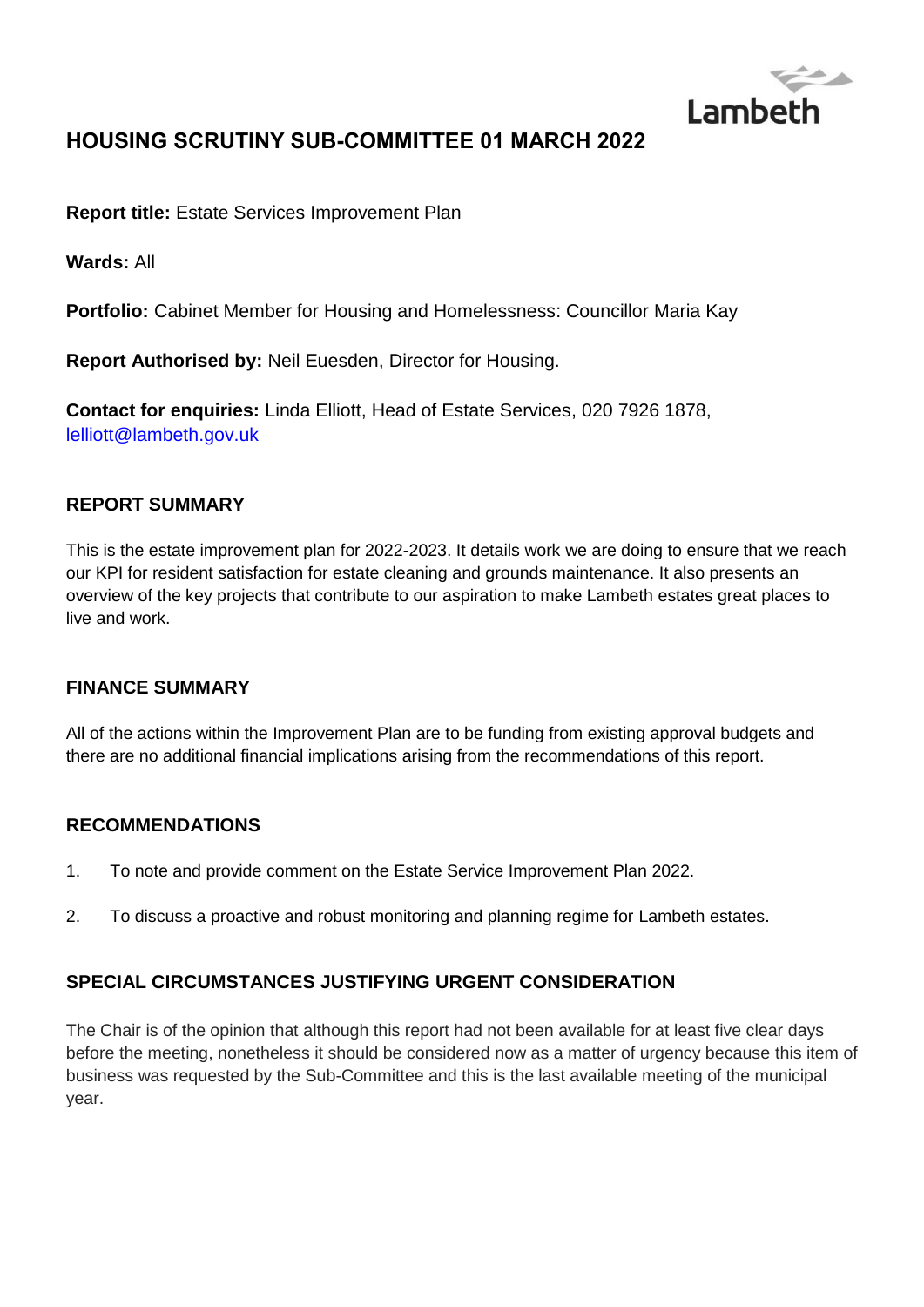## **1. CONTEXT**

- 1.1 There have been a number of changes in the way services are provided on Lambeth Housing Estates:
	- a. Our grounds maintenance service is now carried out by Lambeth Landscapes;
	- b. Internal cleaning is provided by a block cleaning and concierge contract with Pinnacle; and,
	- c. External cleaning now forms part of the SERCO boroughwide waste and street cleaning contract. The contract is managed through Environment team but Housing have a key role to play to ensure that services in estates meet the standards expected.
- 1.2 The attached Estate Improvement Plan seeks to pull in all of the main contracts and SLAs affecting housing estates into one comprehensive plan that drives up satisfaction with services and standards on housing estates.
- 1.3 It also looks at other services that are provided on estates which affect satisfaction with our services, and includes reference to key projects across individual and groups of estates which will impact the quality of services and demonstrate to residents that we are investing in our estates.

### **2. PROPOSAL AND REASONS**

- 2.1 This report is provided to accompany the Estates Services Improvement Plan 2022
- 2.2 The Estates Services Plan is a comprehensive plan to address areas, of strength, areas where service improvement is required and projects that will have a positive affect on estates and satisfaction levels
- 2.3 We understand that enhanced cleaning or improved grounds maintenance are insufficient to drive up satisfaction. We are looking to drive up standards through better cleaning or gm but also by looking at assets such as a block or an estate through the eyes of the residents and stating what is needed to make that block or estate a great place to live. So we have included CCTV, play facilities, block communal repairs and pest control.
- 2.4 Where projects and funding already exist such as Claremont East Estate we will look to ensure that we cover a range of environmental improvements that will improve well being and satisfaction on the estates
- 2.5 We have also included steps we are taking to monitor our estates and drive up performance. This will include the development of estate improvement plans which take a holistic view of the estate and incorporate all factors that could influence satisfaction,
- 2.6 Timescales for this report are included in the plan. These enable the report to be scrutinised

### **3. FINANCE**

- 3.1 This report and the accompanying strategy bring together existing activities and plans into a single Estate Service Improvement Plan and is within existing approved budgets.
- 3.2 There are no additional financial commitments arising from the recommendations of this report.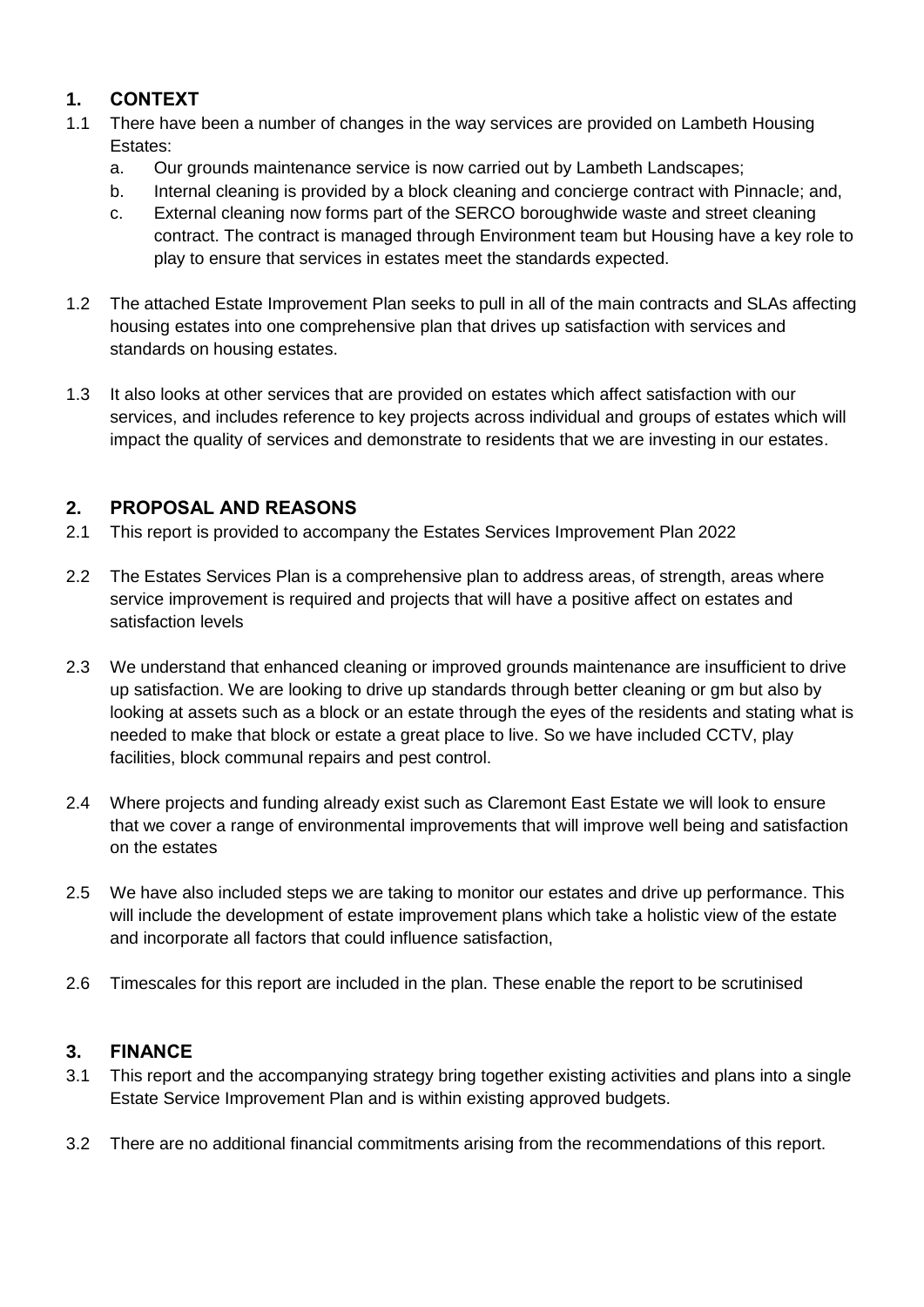### **4. LEGAL AND DEMOCRACY**

- 4.1 Section 105 of the Housing Act 1985 requires the council to have arrangements as it considers appropriate to enable those of its secure tenants who are in its opinion likely to be substantially affected by a matter of housing management to be informed of the proposals and make their views known. A matter is one of housing management if it relates to the management, maintenance, improvement of dwelling-houses or the provision of services or amenities in connection with such dwelling-houses. There are no equivalent consultation provisions in respect of leaseholders, but in the event there is any recharge to leaseholders for the works to the building and or estate, for works or services under a qualifying long term agreement, the council will need to comply with the consultation requirements of section 20 of the Landlord and Tenant Act 1985 and the Service Charges (Consultation Requirements)(England) Regulations 2003.
- 4.2 Section 149 of the Equality Act 2010 requires the Council in the exercise of its functions to have due regard to the need to:
	- a. eliminate discrimination, harassment, victimisation and other form of conduct prohibited under the act; and,
	- b. to advance equality of opportunity and to foster good relations between persons who share a relevant protected characteristic (age, disability, gender re-assignment, pregnancy and maternity, race, religion and belief, sex, and sexual orientation) and persons who do not share it.
- 4.3 Having regard to the need to advance equality of opportunity between persons who share relevant protected characteristics and persons who do not share it involves having due regard, in particular, to the need to:
	- a. remove or minimise disadvantages suffered by persons who share a relevant protected characteristic that are connected to that characteristic;
	- b. take steps to meet the needs of the persons who share that characteristic that are different from the needs of persons who do not share it; and,
	- c. encourage persons of the relevant protected characteristic to participate in public life or in any other activity in which participation by such persons is disproportionately low.
- 4.4 Compliance with the above public sector equality duties may involve treating some persons more favourably than others; but that is not to be taken as permitting conduct that would otherwise be prohibited by or under the Act.
- 4.5 The Equality Duty must be complied with before and at the time that a particular policy is under consideration or decision is taken – that is, in the development of policy options, and in making a final decision. A public body cannot satisfy the Equality Duty by justifying a decision after it has been taken. An Equality Impact Assessment has been made reviewed and updated as discussed in paragraph 7 below.
- 4.6 There were no further comments from Democratic Services.

### **5. CONSULTATION AND CO-PRODUCTION**

- 5.1 In making decisions and co-producing services, engagement is key. This section enables the consultation that has been undertaken to be highlighted. Include a summary of the views received from external and/or internal consultation.
- 5.2 The overall plan has not gone out to wider consultation for the following reasons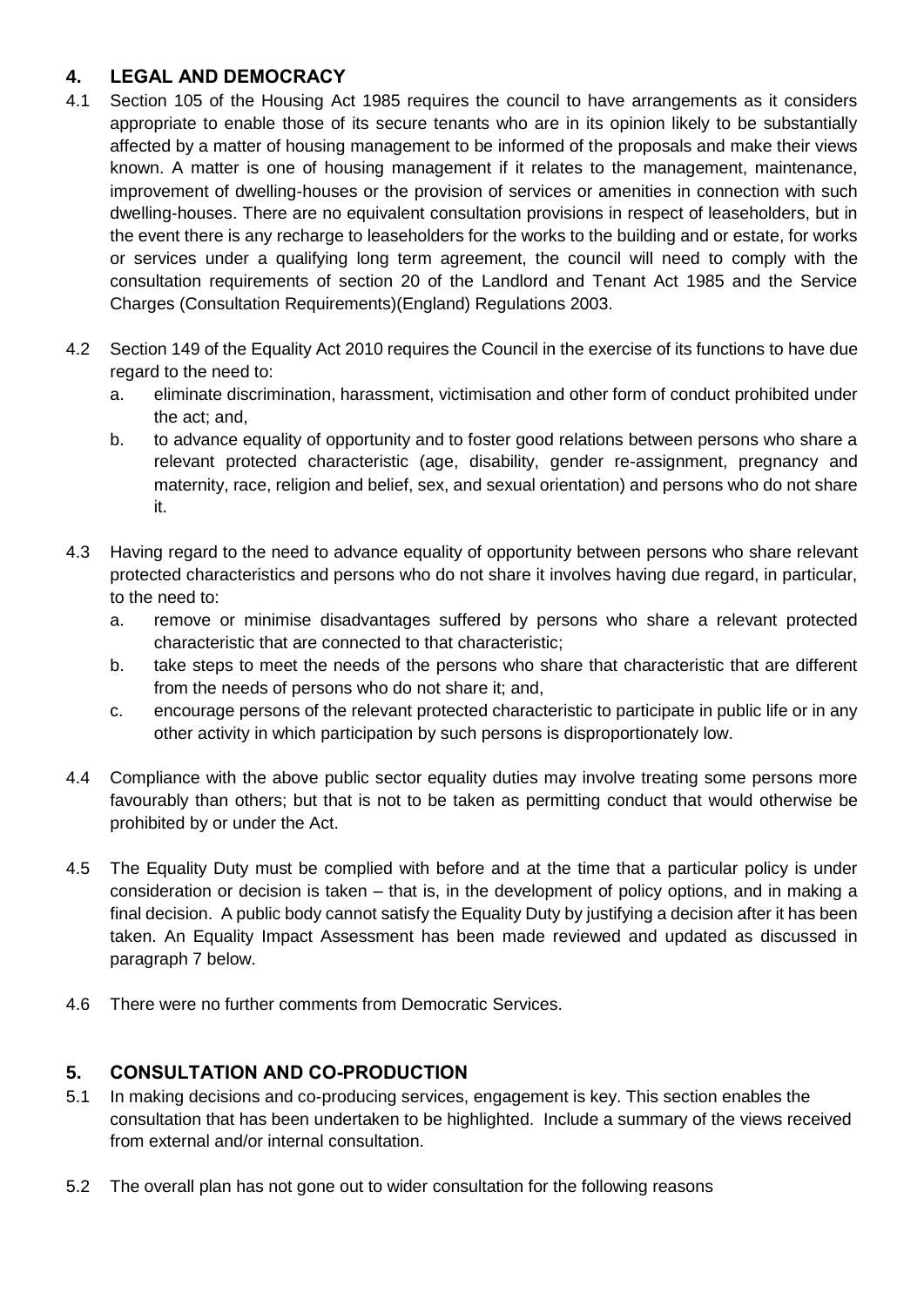- a. Individual parts of it have been discussed through a series of residents events, consultation by newsletter and email consultation. Residents on specific estates have been consulted on plans that affect the estate that they live on.
- b. For larger projects such as Claremont there have been a series of resident meetings. The details of these meetings have already been included when gaining the necessary authorisation to proceed with the project.
- c. The improvements to biodiversity are jointly led with Parks team and are produced as a result of on site meetings with residents. Ward councillors will also be updated. Additionally, we hold quarterly cross borough gardening forums to a wide group of committed gardeners, and groups such as Open Orchard and Incredible Edible Lambeth.

## **6. RISK MANAGEMENT**

6.1 The below table details potential risks associated with the Estate Improvement Action Plan.

| <b>Item</b>    | <b>Risk</b>                                                                                                    | Likelihood     | Impact         | <b>Score</b> | <b>Control Measures</b>                                                                                                                                                                         |
|----------------|----------------------------------------------------------------------------------------------------------------|----------------|----------------|--------------|-------------------------------------------------------------------------------------------------------------------------------------------------------------------------------------------------|
| 1              | That changing the pruning or<br>cutting regime may lead to<br>more complaints and reduction<br>in satisfaction | 3              | $\overline{2}$ | 6            | Estate newsletters and<br>signage explaining climate<br>change will be provided to<br>reduce the likelihood.<br>Housing staff to receive<br>biodiversity training to<br>mitigate the complaints |
| 2              | That there will be leaseholder<br>challenge                                                                    | 3              | 2              | 6            | A less evere gardening<br>regime is no less<br>expensive as it requires<br>more frequent visits.<br>Explanations will be given<br>when challenged                                               |
| 3              | That EV procurement will be<br>affected by the availability of<br>grants                                       | $\overline{2}$ | $\overline{2}$ | 4            | We are working with the<br>transport strategy team to<br>ensure that estates are<br>part of the wider EV<br>procurement                                                                         |
| $\overline{4}$ | That contractors will not be<br>able to deliver the cleaning<br>improvements                                   | $\overline{2}$ | 4              | 8            | A robust monitoring regime<br>will ensure that satisfaction<br>will improve                                                                                                                     |
| 5              | That there will be delays in<br>delivery of the projects                                                       | 3              | $\overline{2}$ | 6            | We are working<br>collaboratively with known<br>contractors to deliver the<br>proposals. We have been<br>successful so far.<br>We have allowed for<br>flexibility within our<br>timescales      |

#### **Table 1 – Risk Register**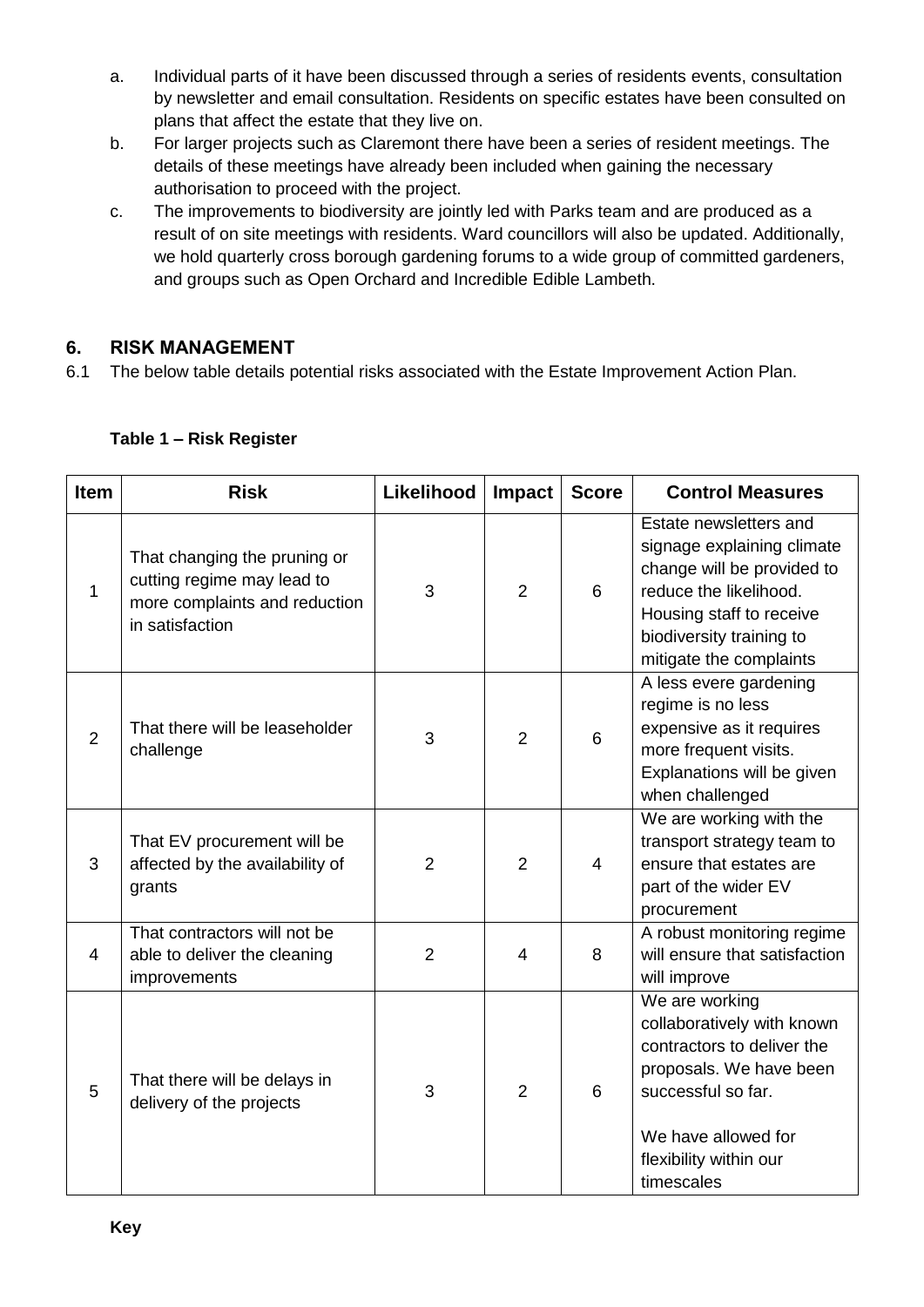|        | <b>Likelihood</b>   Very Likely = $4$   Likely = $3$ | Unlikely = $2$                     | $\sqrt{\frac{1}{1}}$ Very Unlikely = 1 |
|--------|------------------------------------------------------|------------------------------------|----------------------------------------|
| Impact | Major = $8$                                          | Serious = $4 \mid$ Significant = 2 | $\blacksquare$ Minor = 1               |

#### **7. EQUALITIES IMPACT ASSESSMENT**

7.1 AN EIA has not been completed for this report as all recommendations are part of business as usual or projects that have already been through the approval process. This report seeks to pull all estate services actions together in a comprehensive action report.

#### **8. COMMUNITY SAFETY**

8.1 Not applicable.

#### **9. ORGANISATIONAL IMPLICATIONS Environmental**

9.1 All recommendations within the report have been put together to contribute to Lambeth's climate change agenda. Individual items such as EV projects will form part of Lambeth's overall strategy but through this report we are looking to ensure that climate change is at the heart of what we do. We will improve air quality through tree planting and the introduction of hedgerows. All our projects are glyphosate free. Our EV work will ties in with the council's transport strategy. This report ensures that Lambeth's estates are included in the wider strategies for climate change, improving air quality and improving biodiversity

#### **Health**

9.2 Parts of the reported actions will have a direct effect on the wellbeing and health of residents. Improved green spaces, cleaner and better maintained areas will positively impact the health of residents

#### **Corporate Parenting**

9.3 Not applicable.

#### **Staffing and accommodation**

9.4 Not applicable.

#### **Responsible Procurement**

9.5 Not applicable.

#### **10. TIMETABLE FOR IMPLEMENTATION**

10.1 Not applicable.